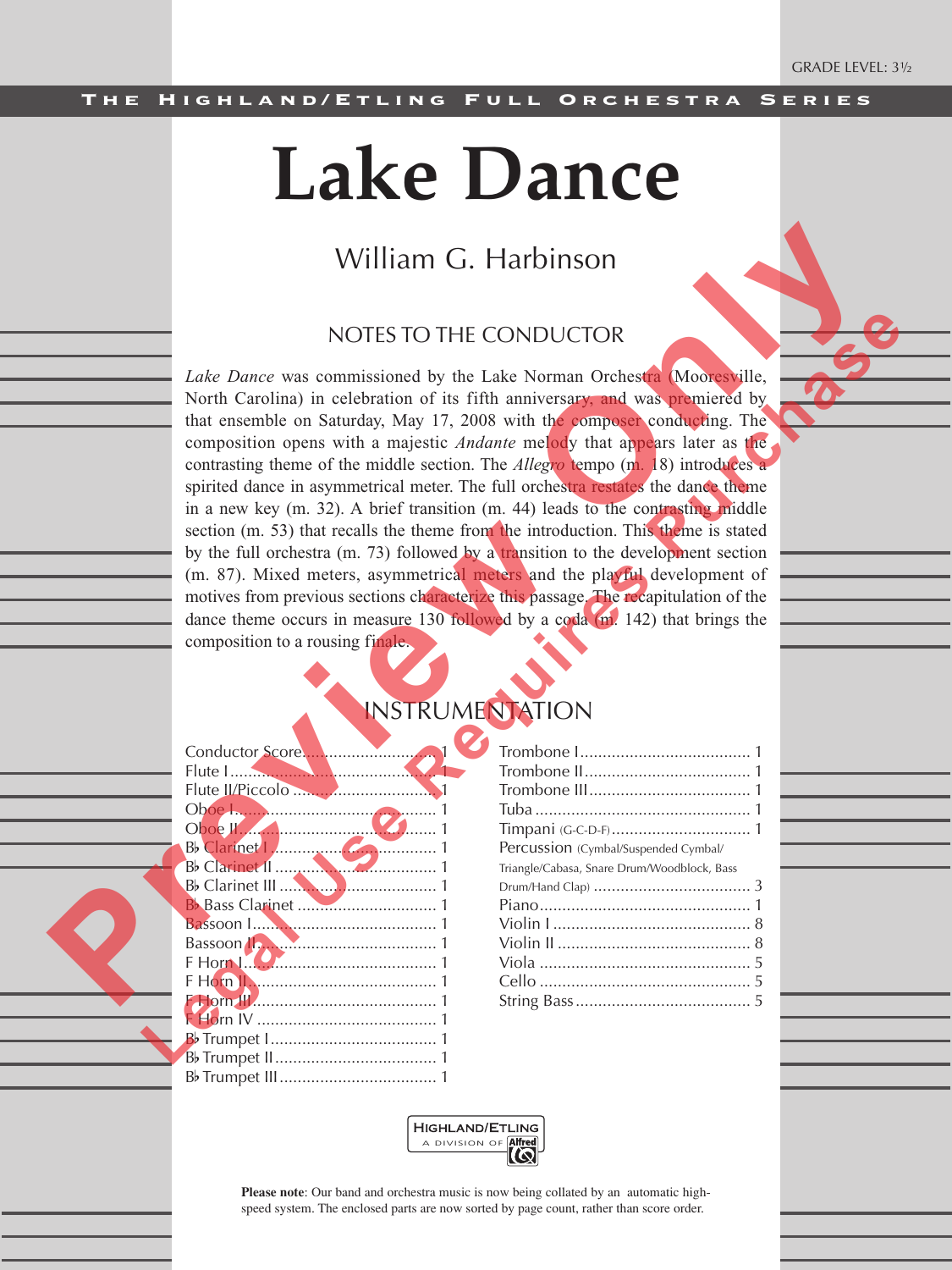

2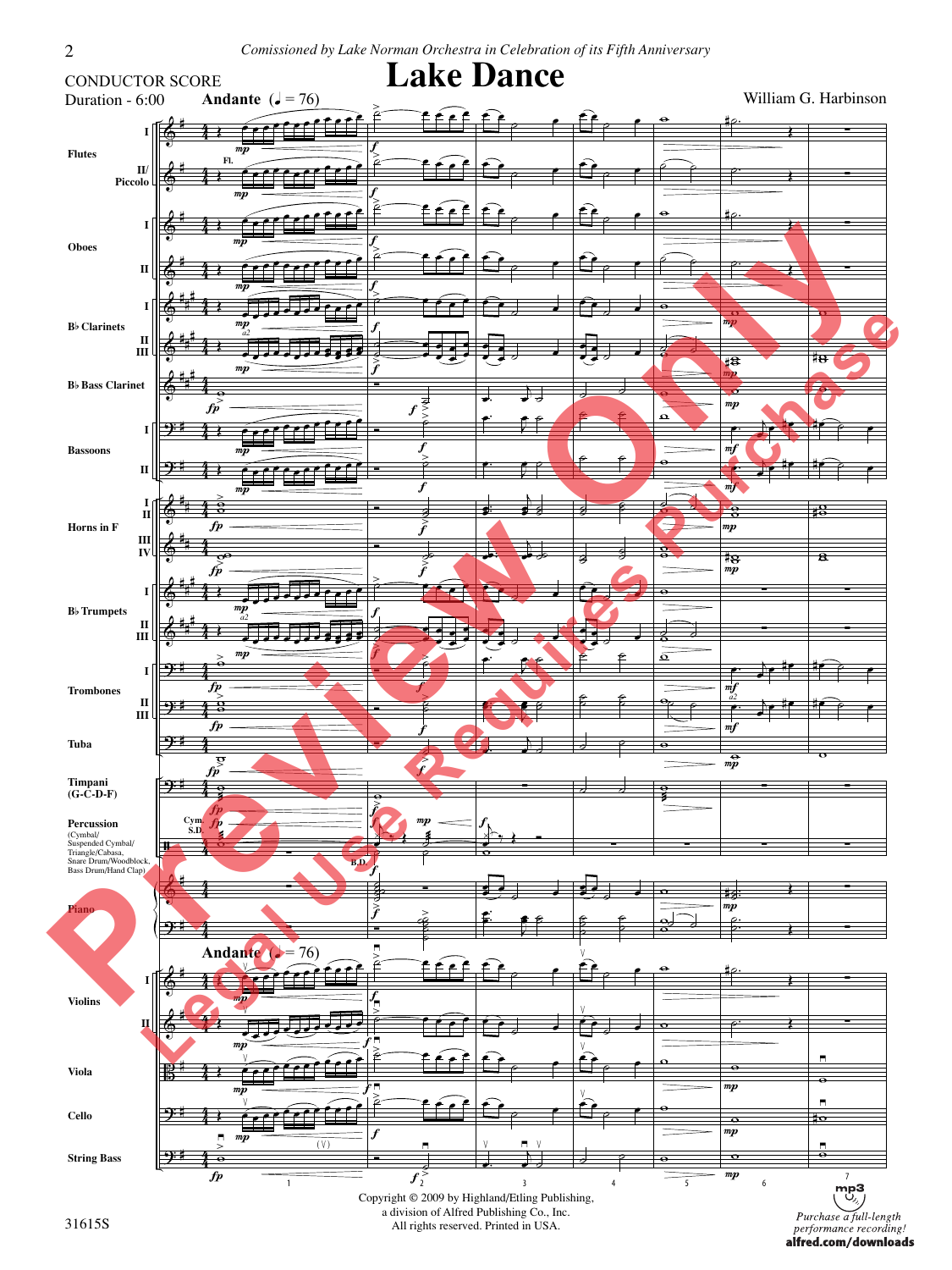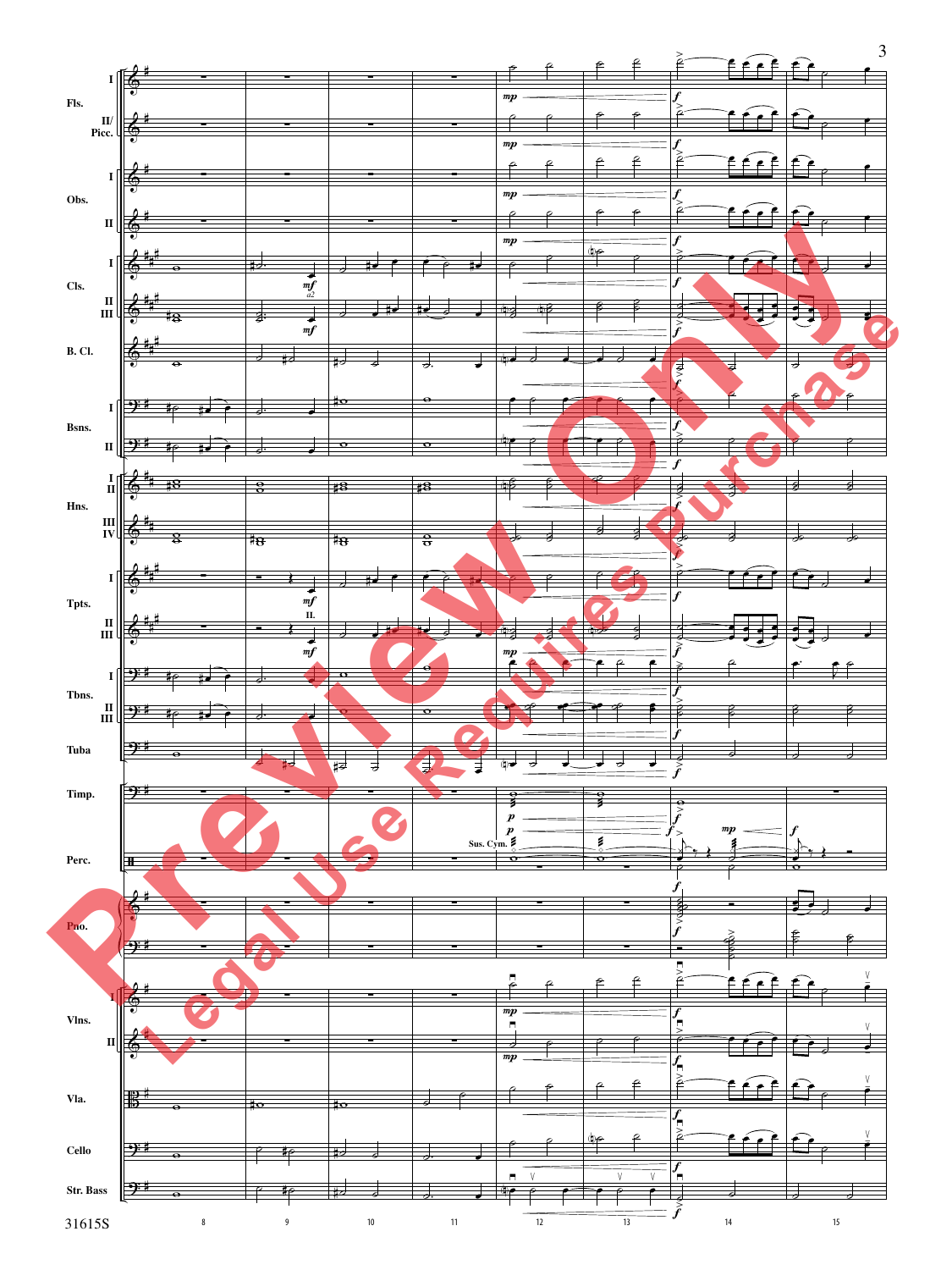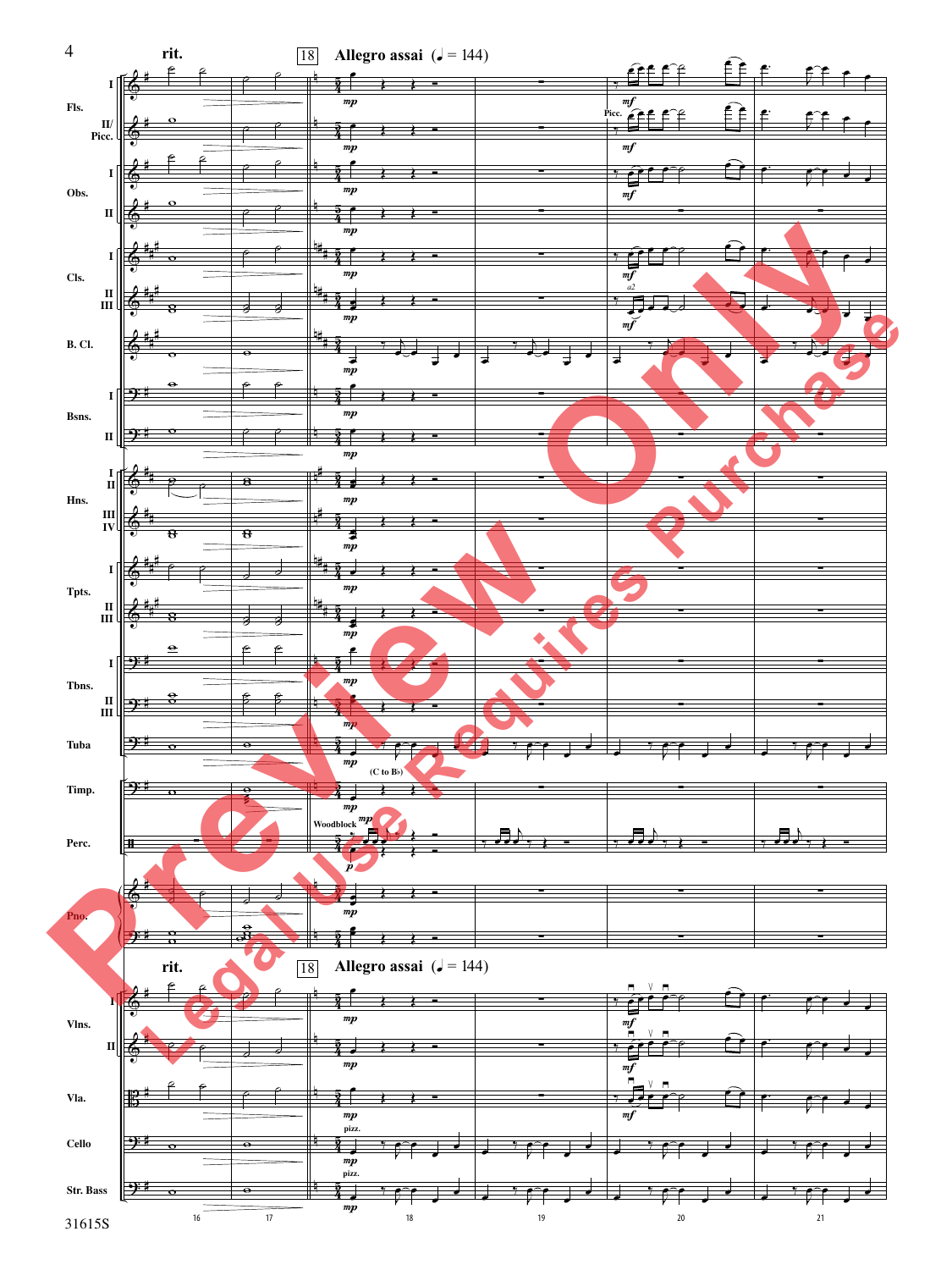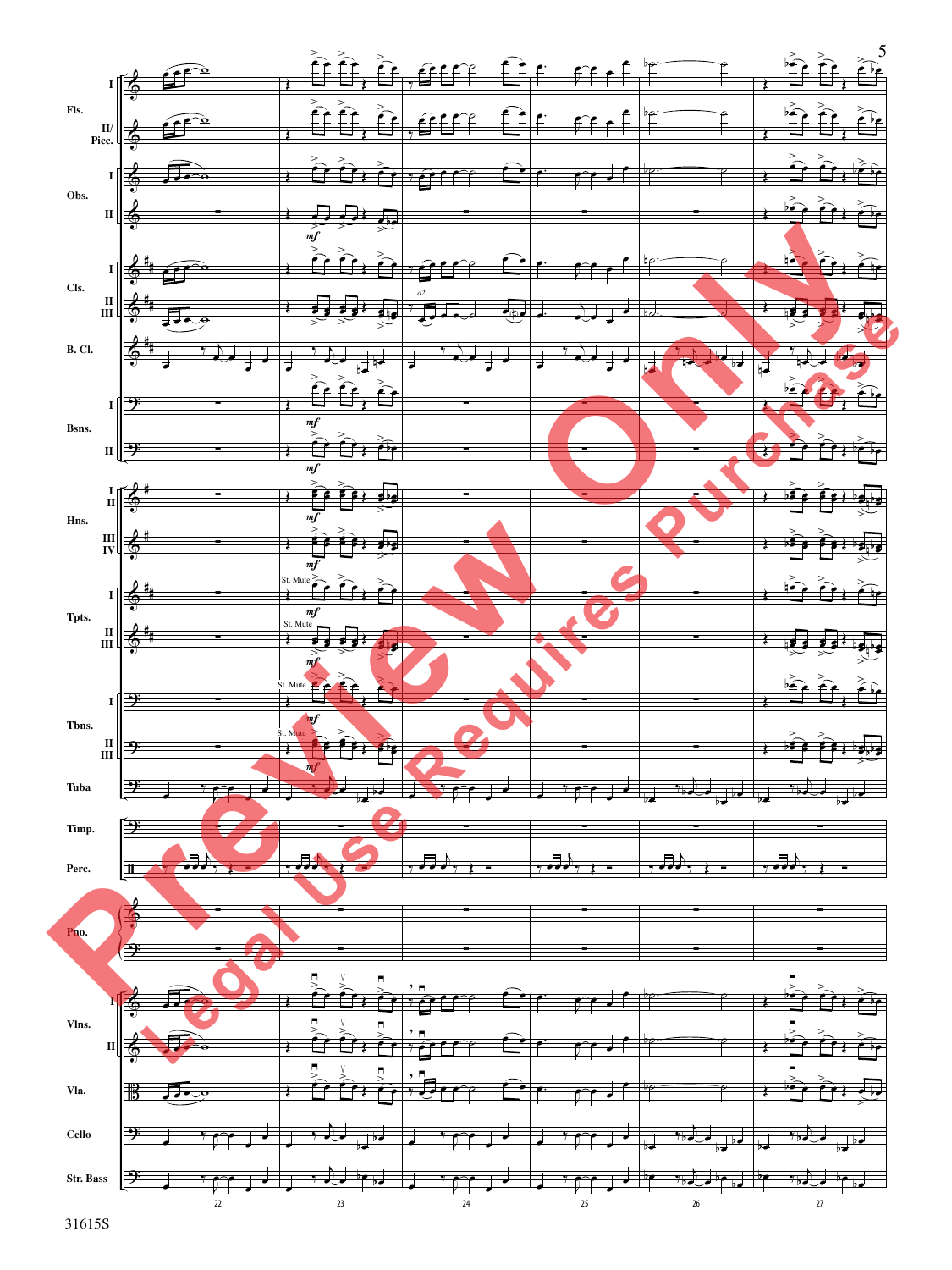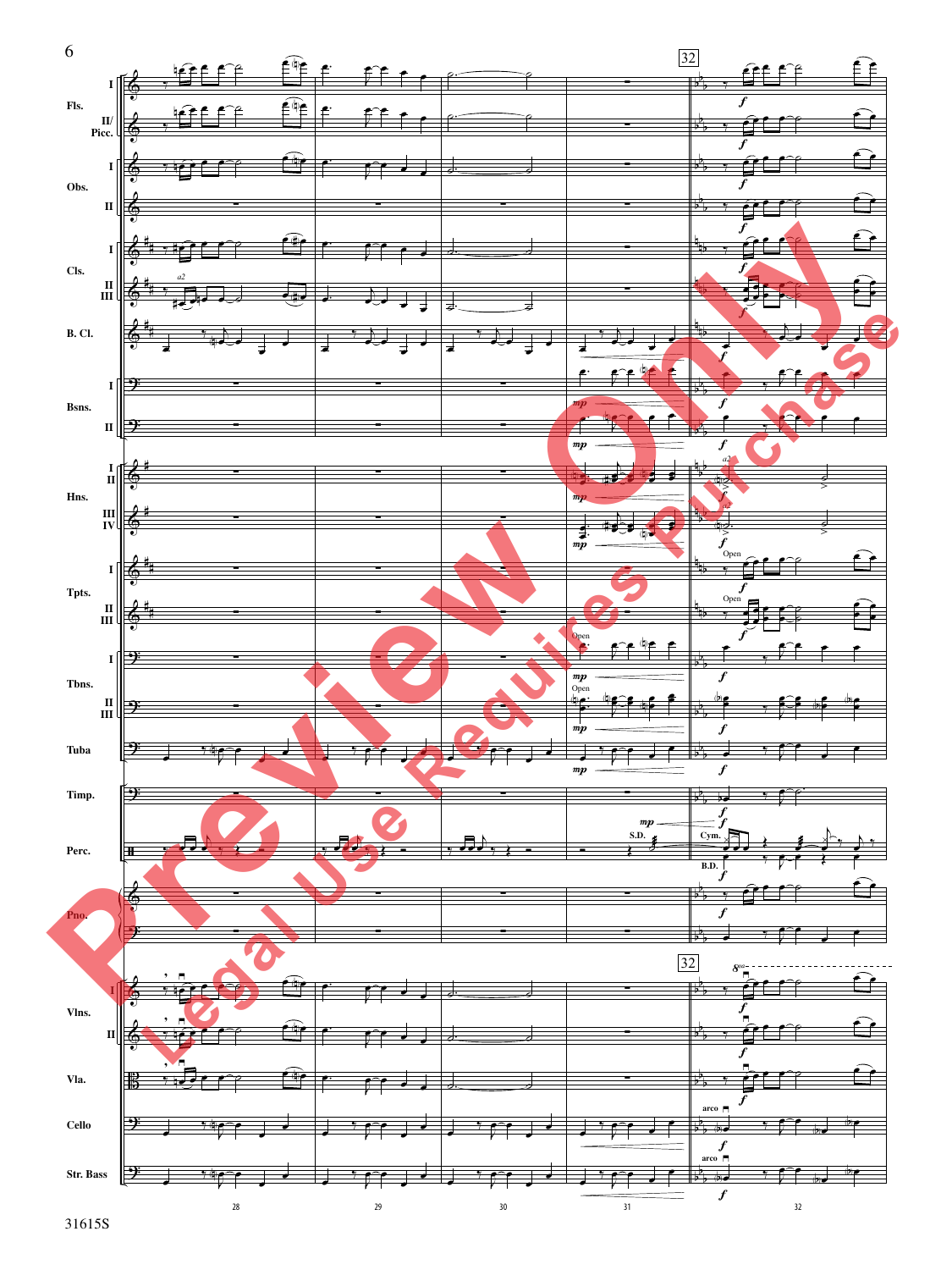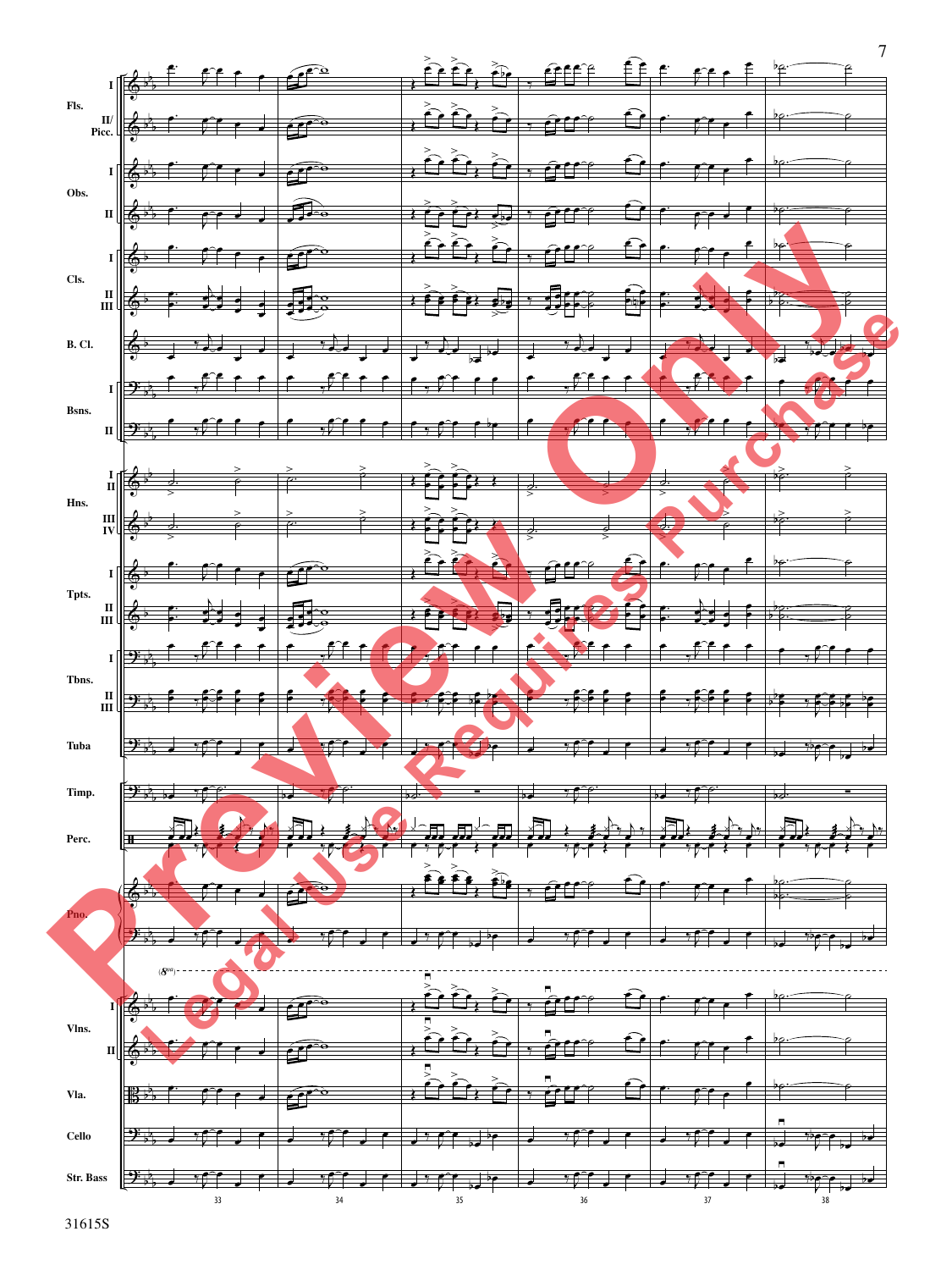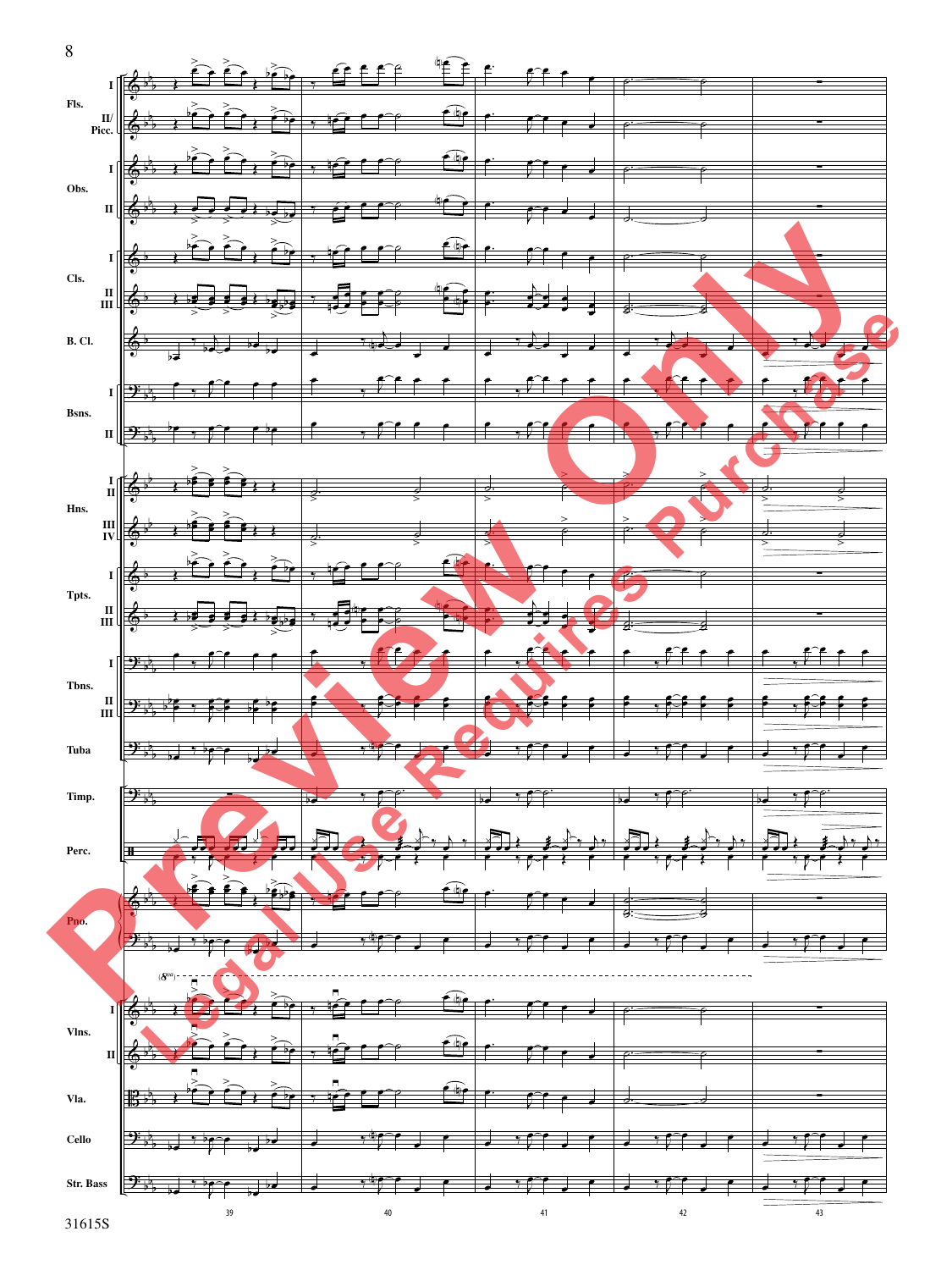![](_page_8_Figure_0.jpeg)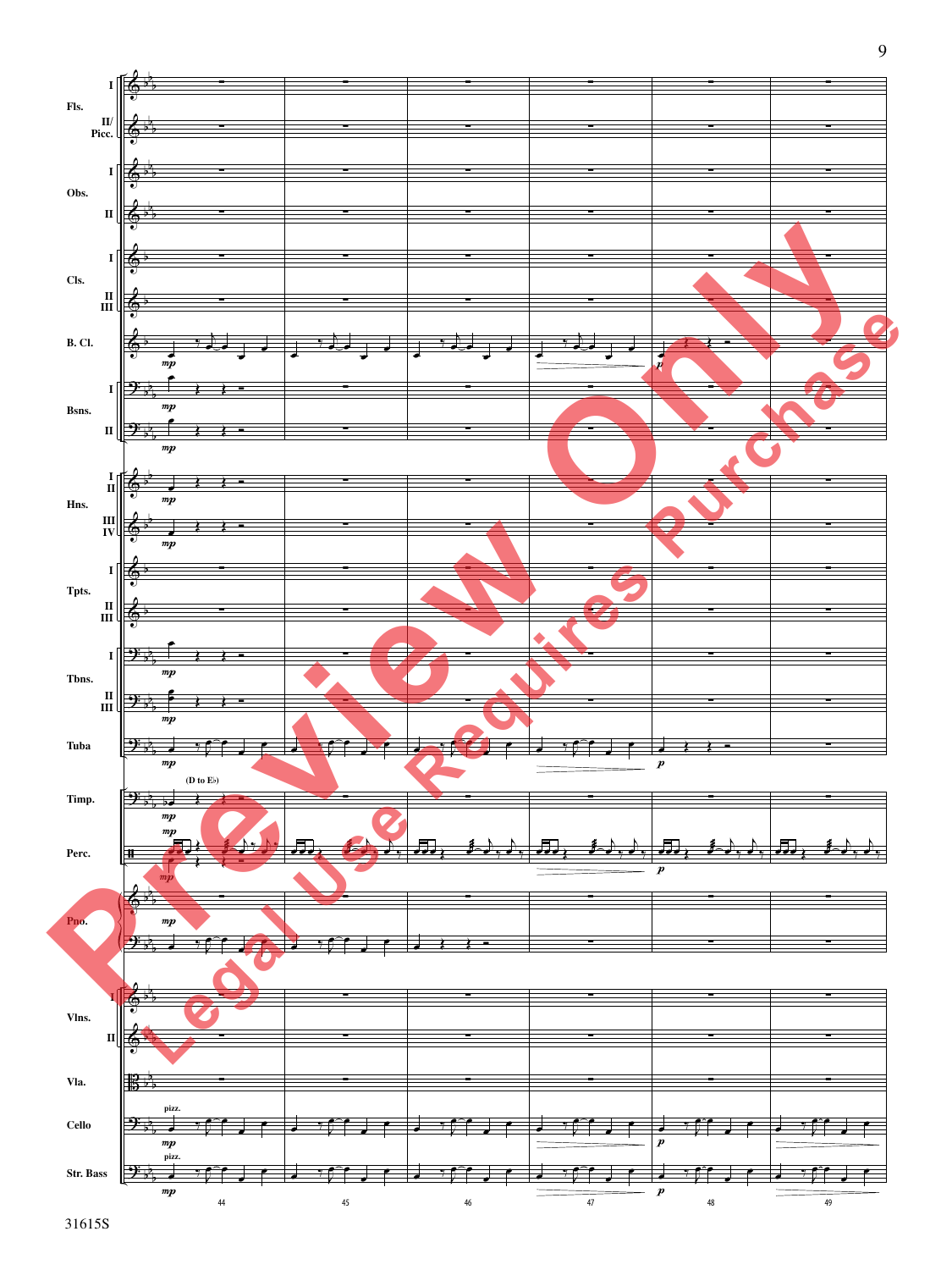![](_page_9_Figure_0.jpeg)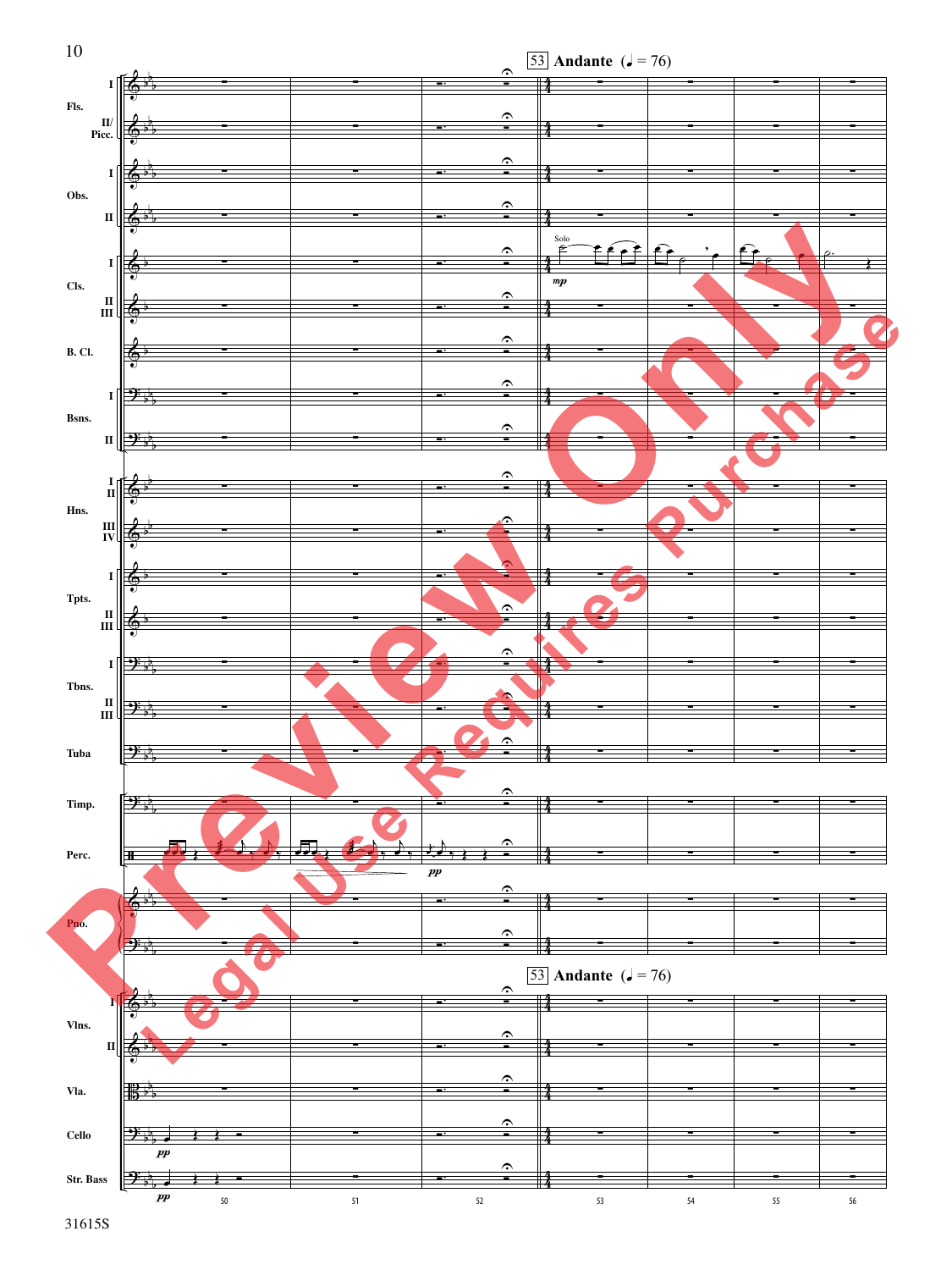![](_page_10_Figure_0.jpeg)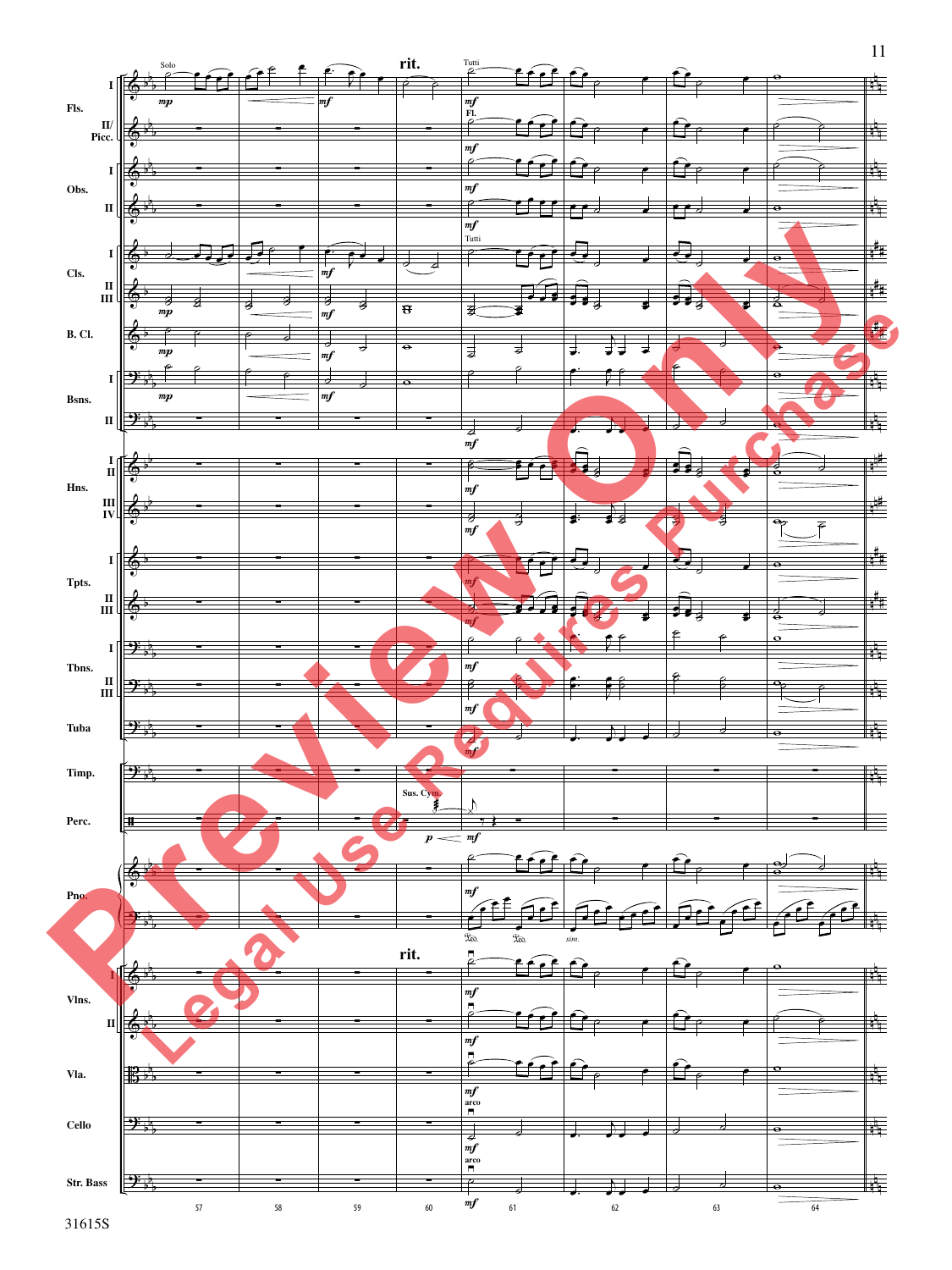![](_page_11_Figure_0.jpeg)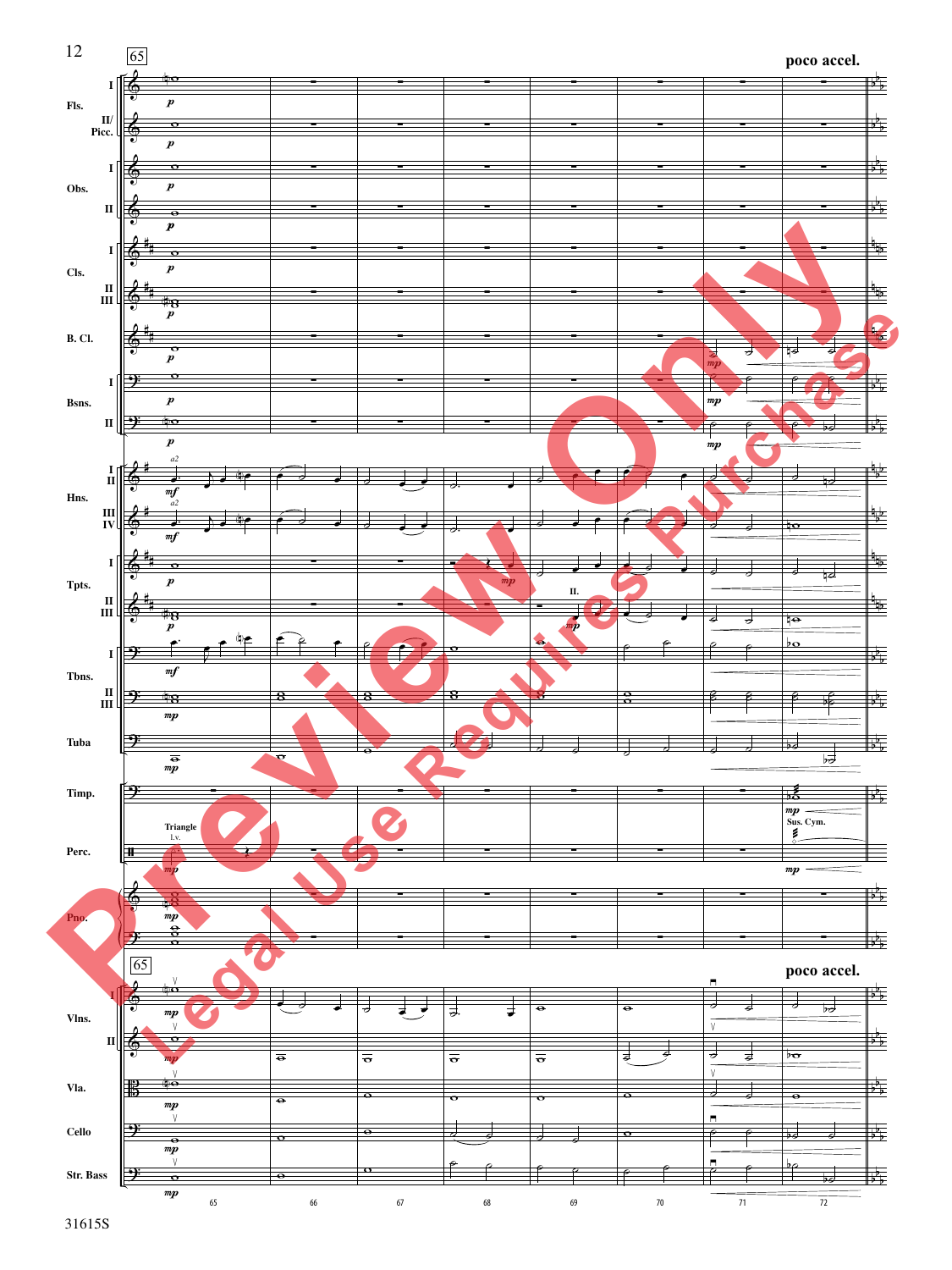![](_page_12_Figure_0.jpeg)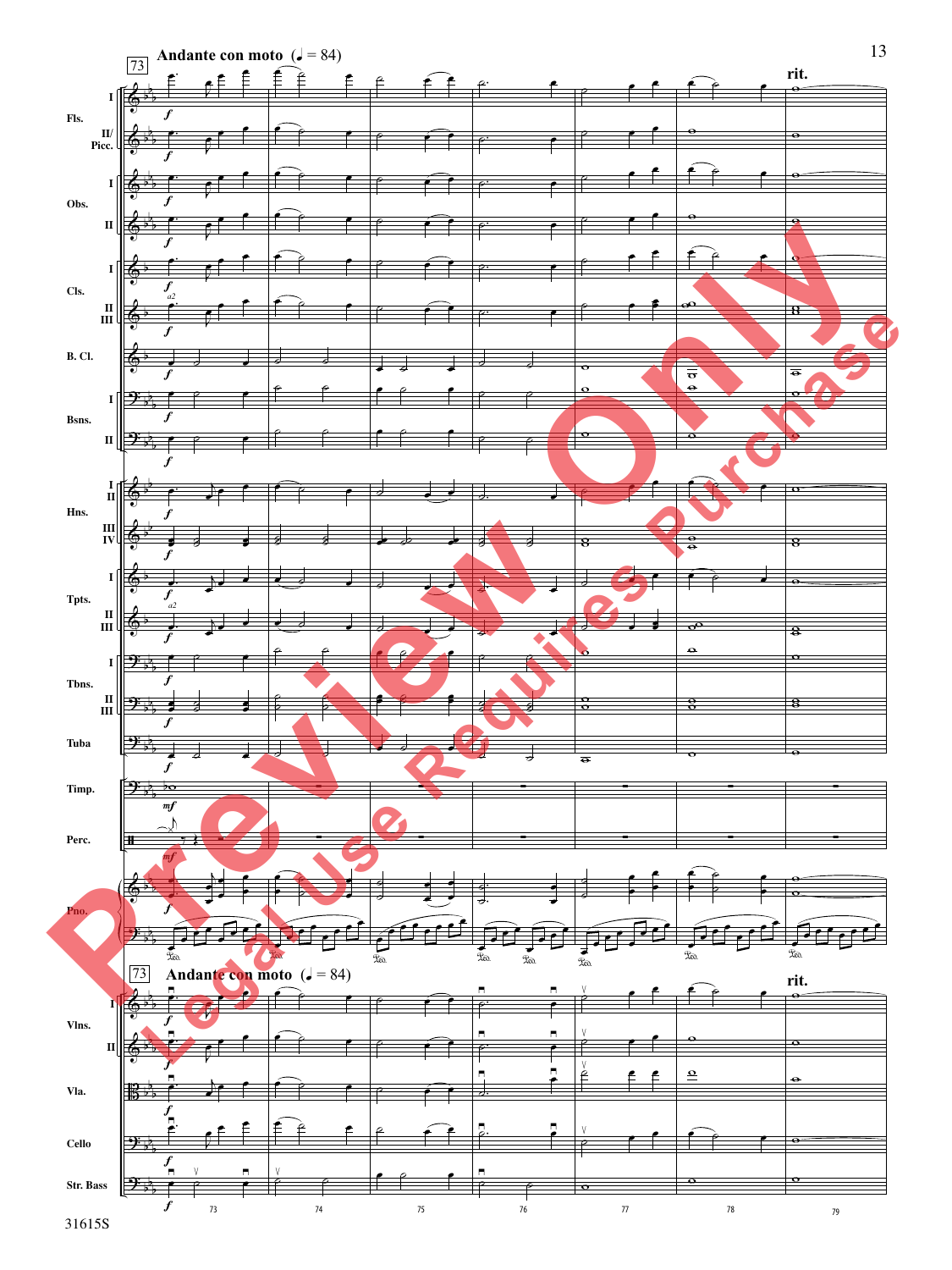![](_page_13_Figure_0.jpeg)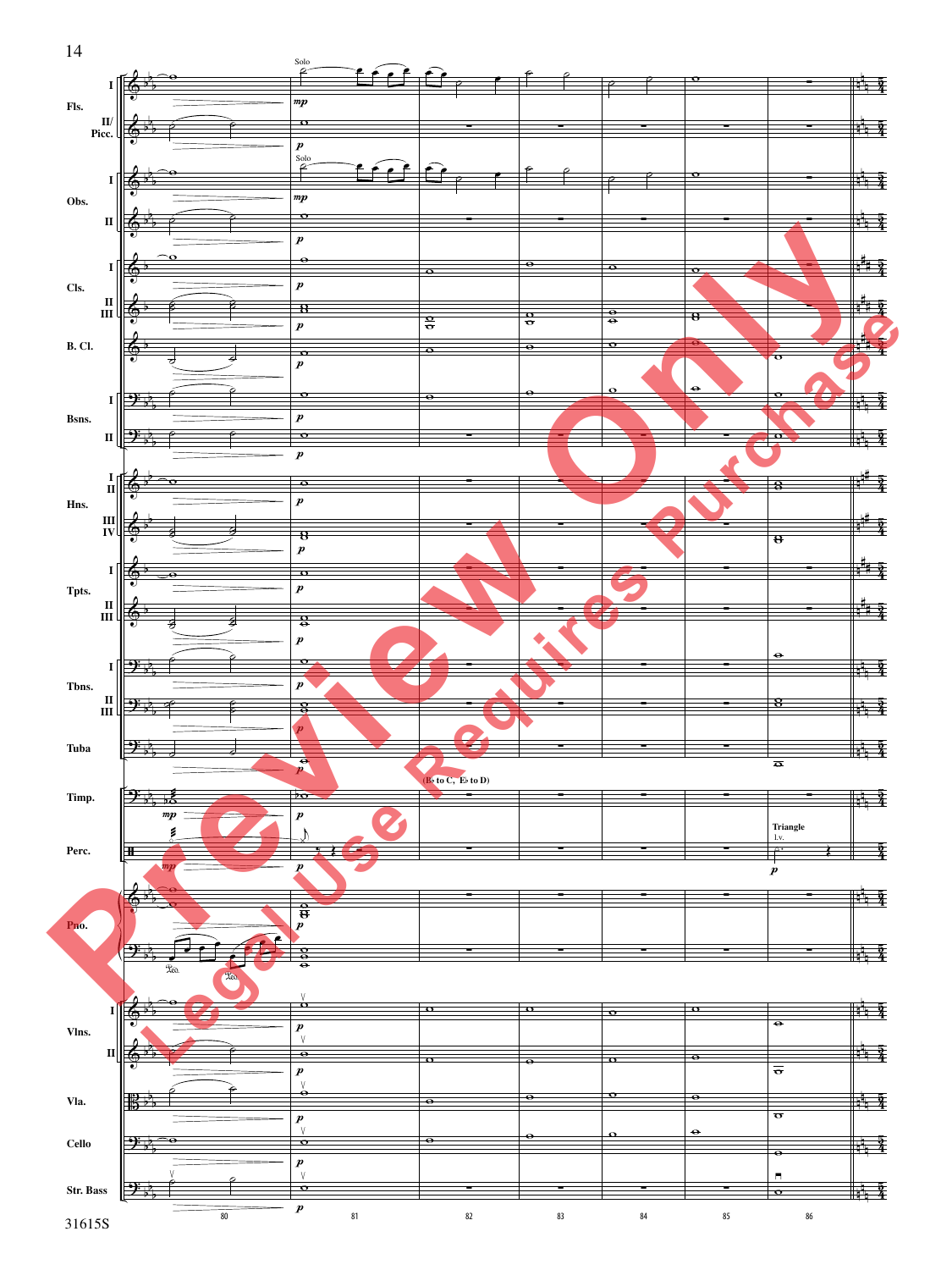![](_page_14_Figure_0.jpeg)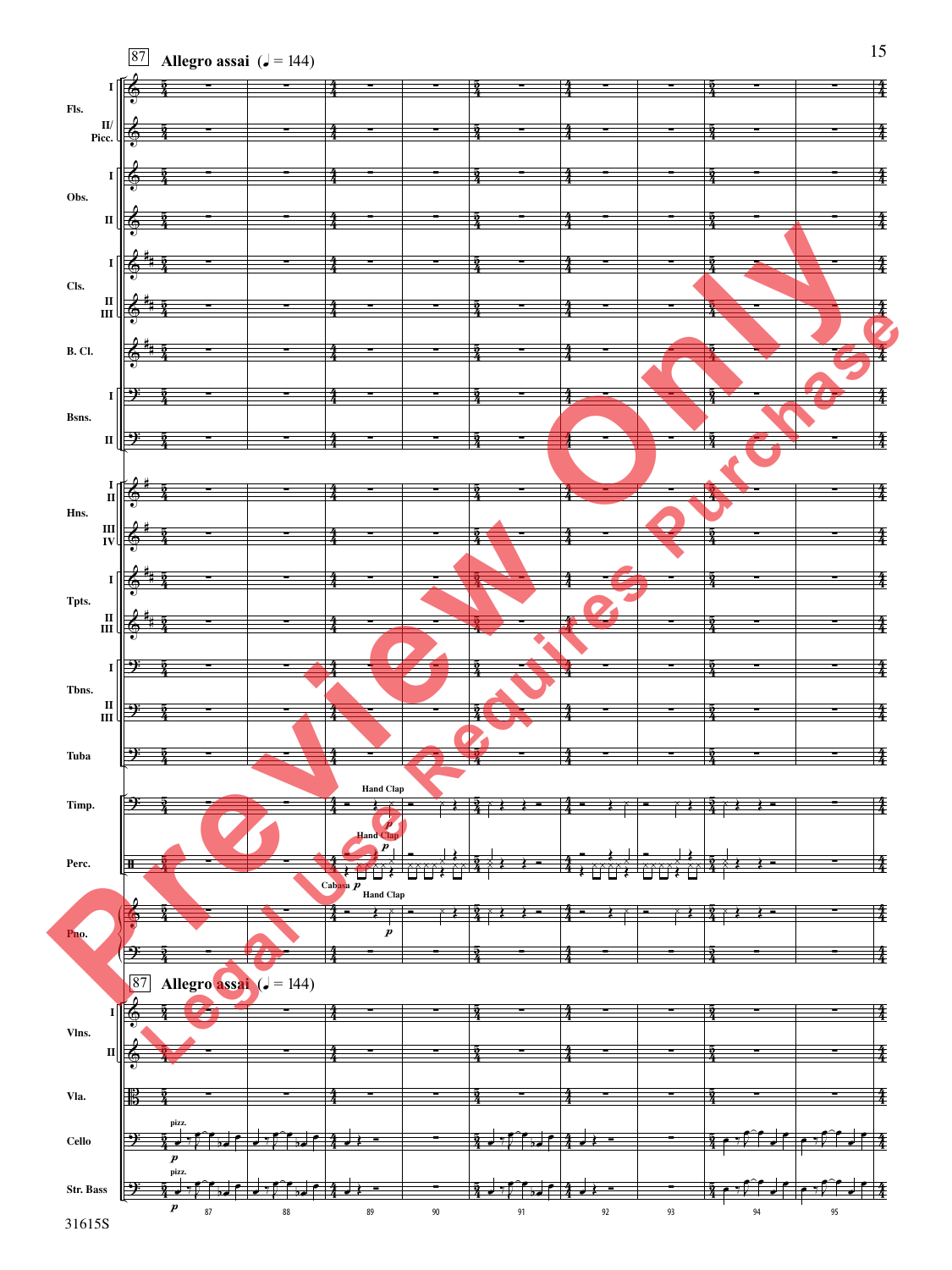![](_page_15_Figure_0.jpeg)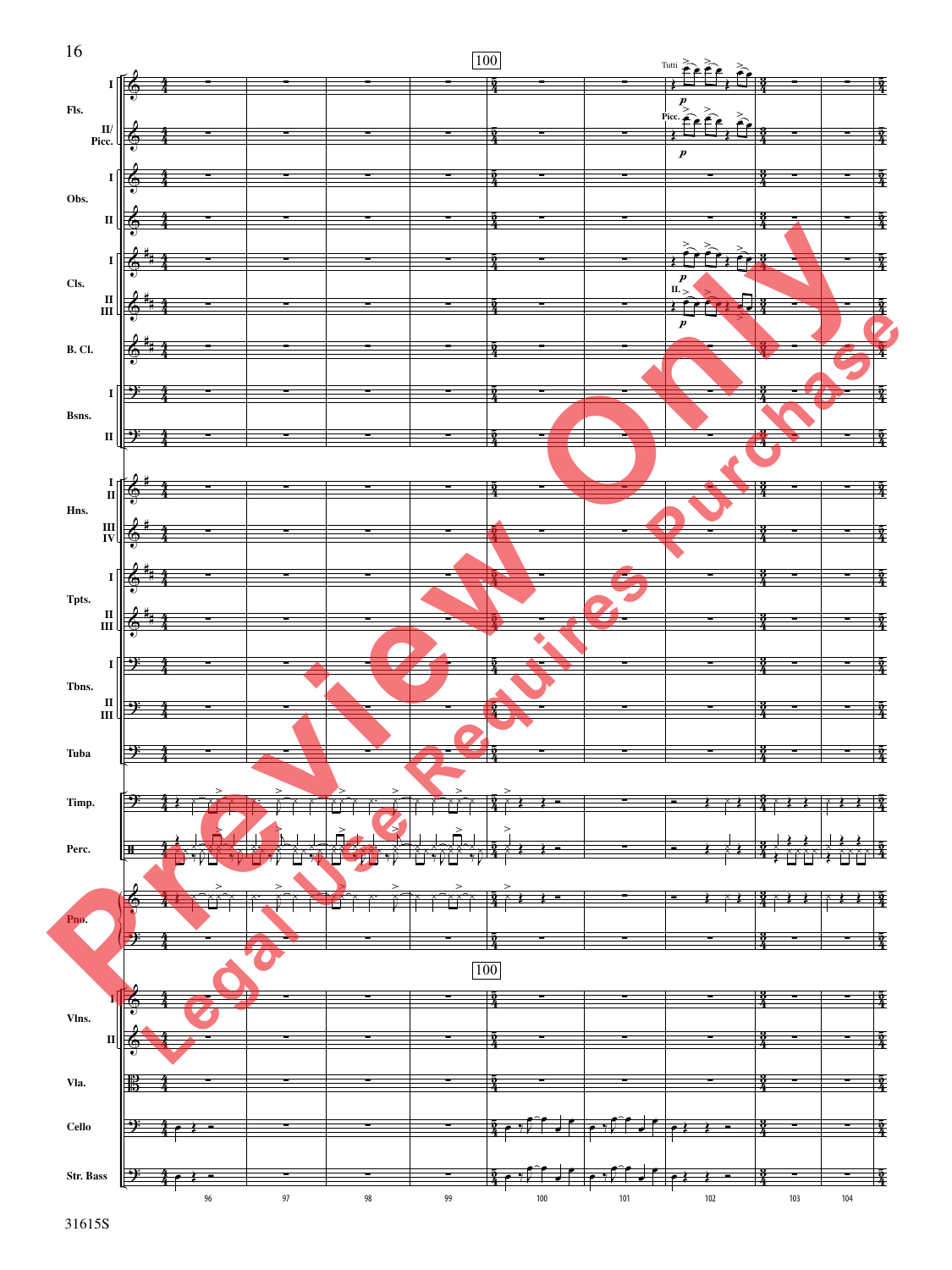![](_page_16_Figure_0.jpeg)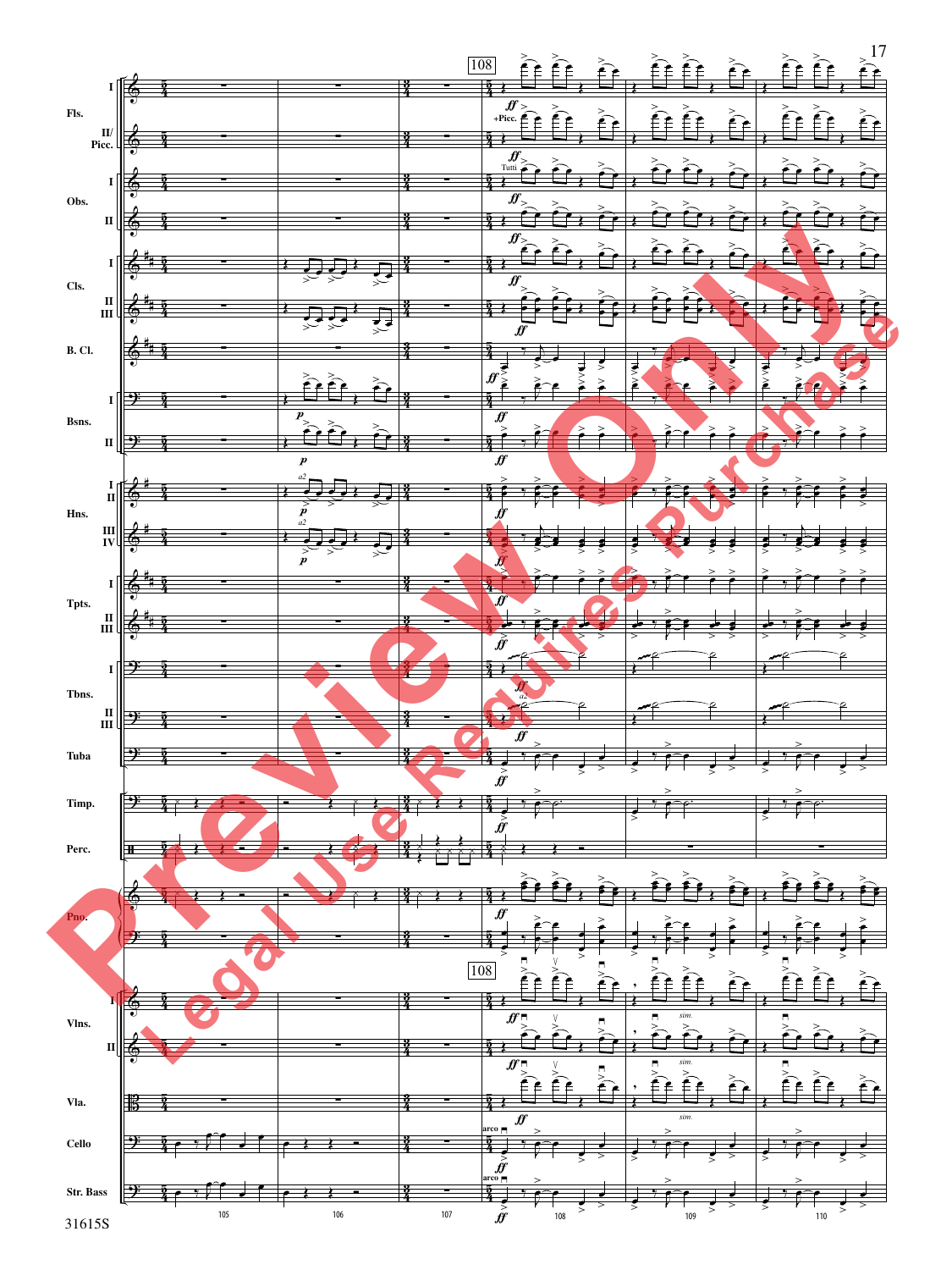![](_page_17_Figure_0.jpeg)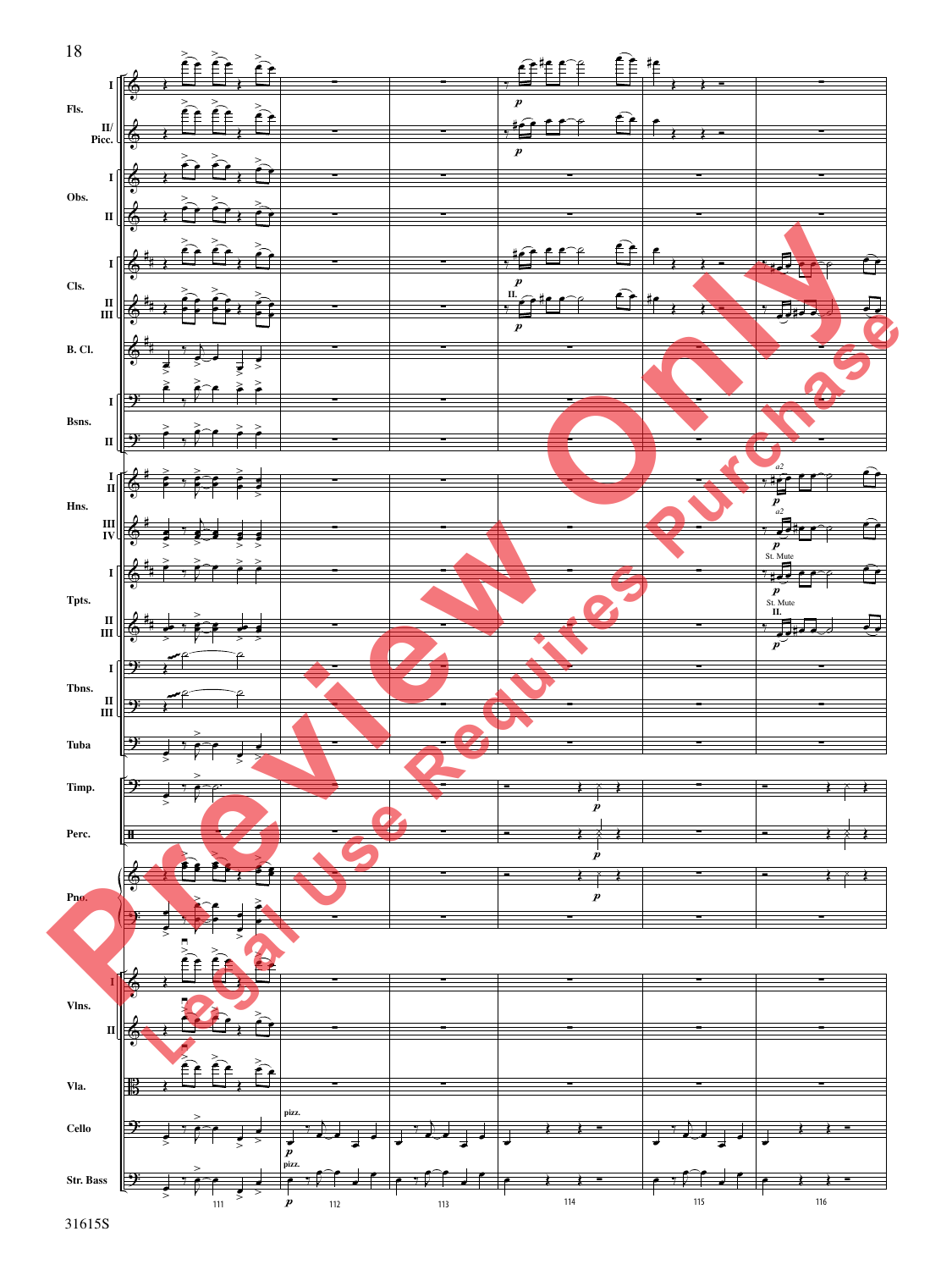![](_page_18_Figure_0.jpeg)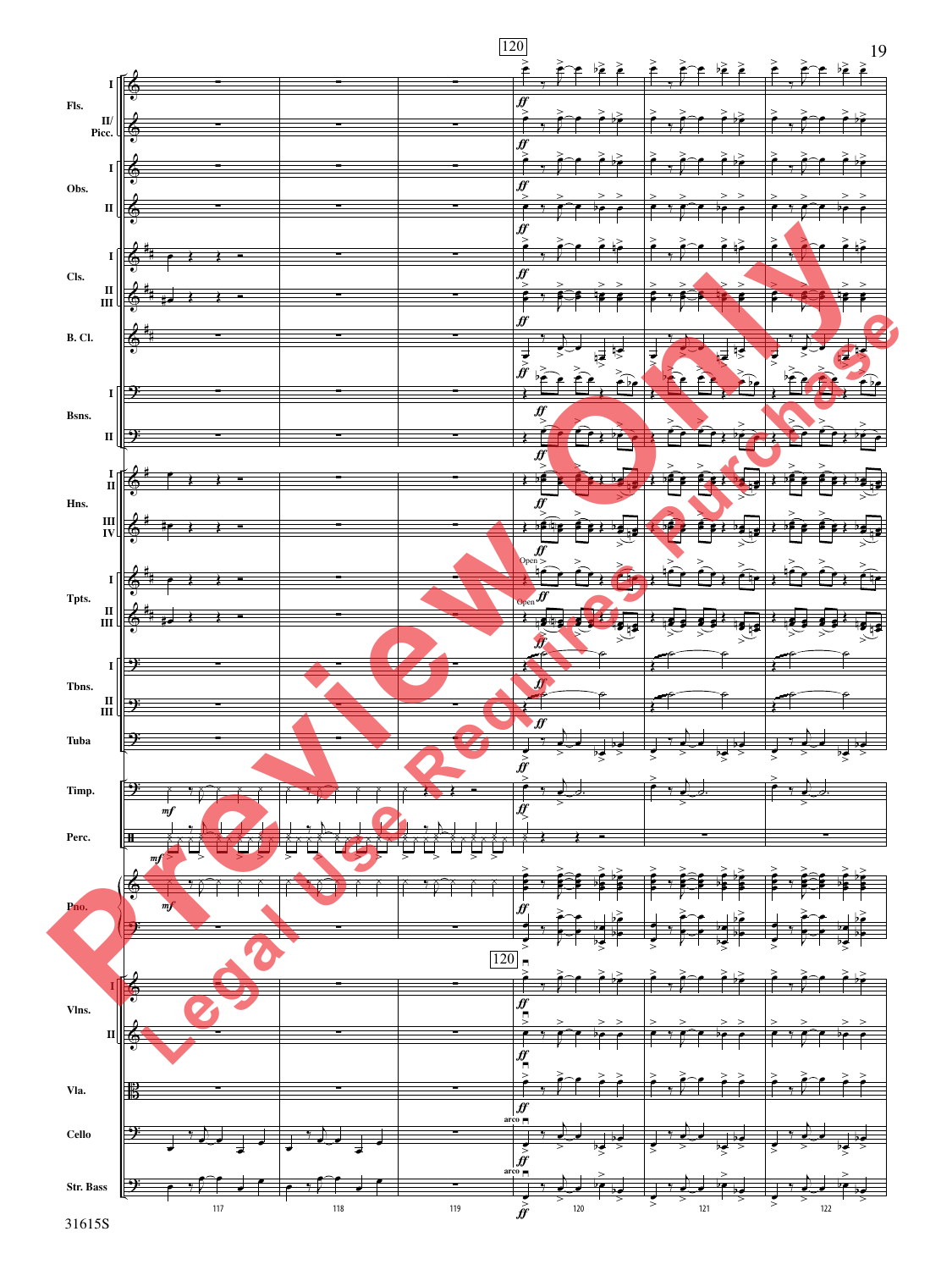![](_page_19_Figure_0.jpeg)

31615S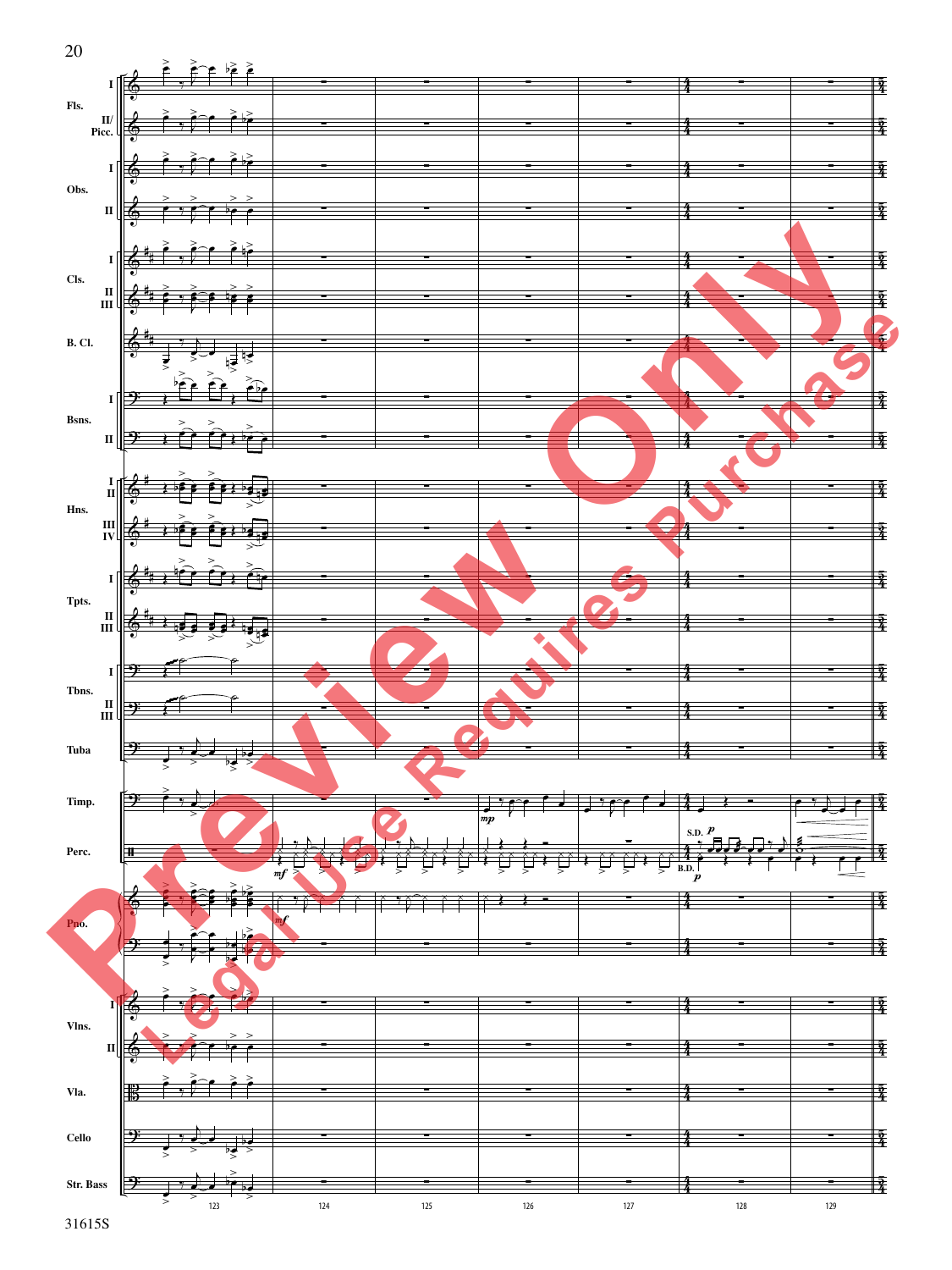![](_page_20_Figure_0.jpeg)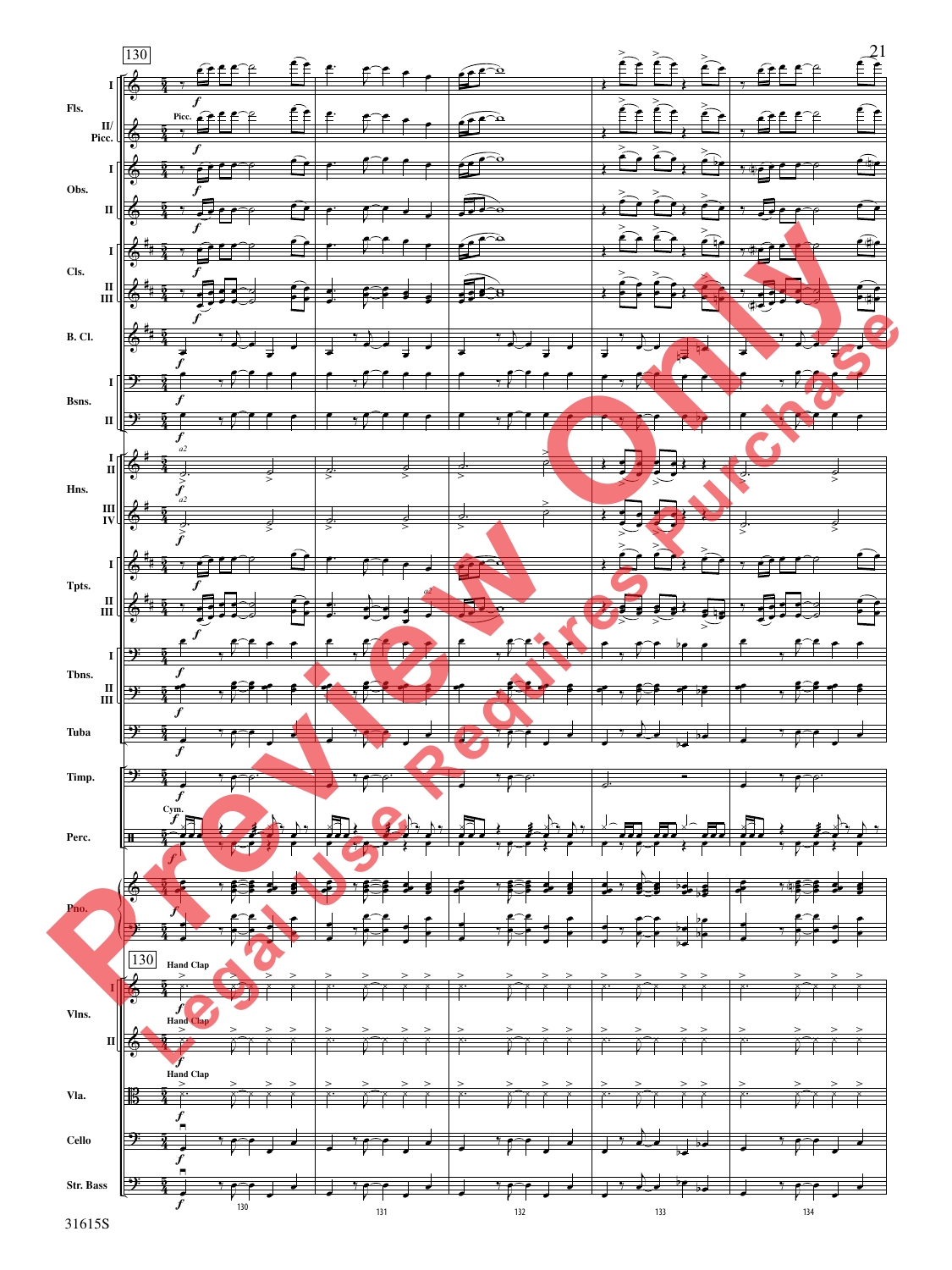![](_page_21_Figure_0.jpeg)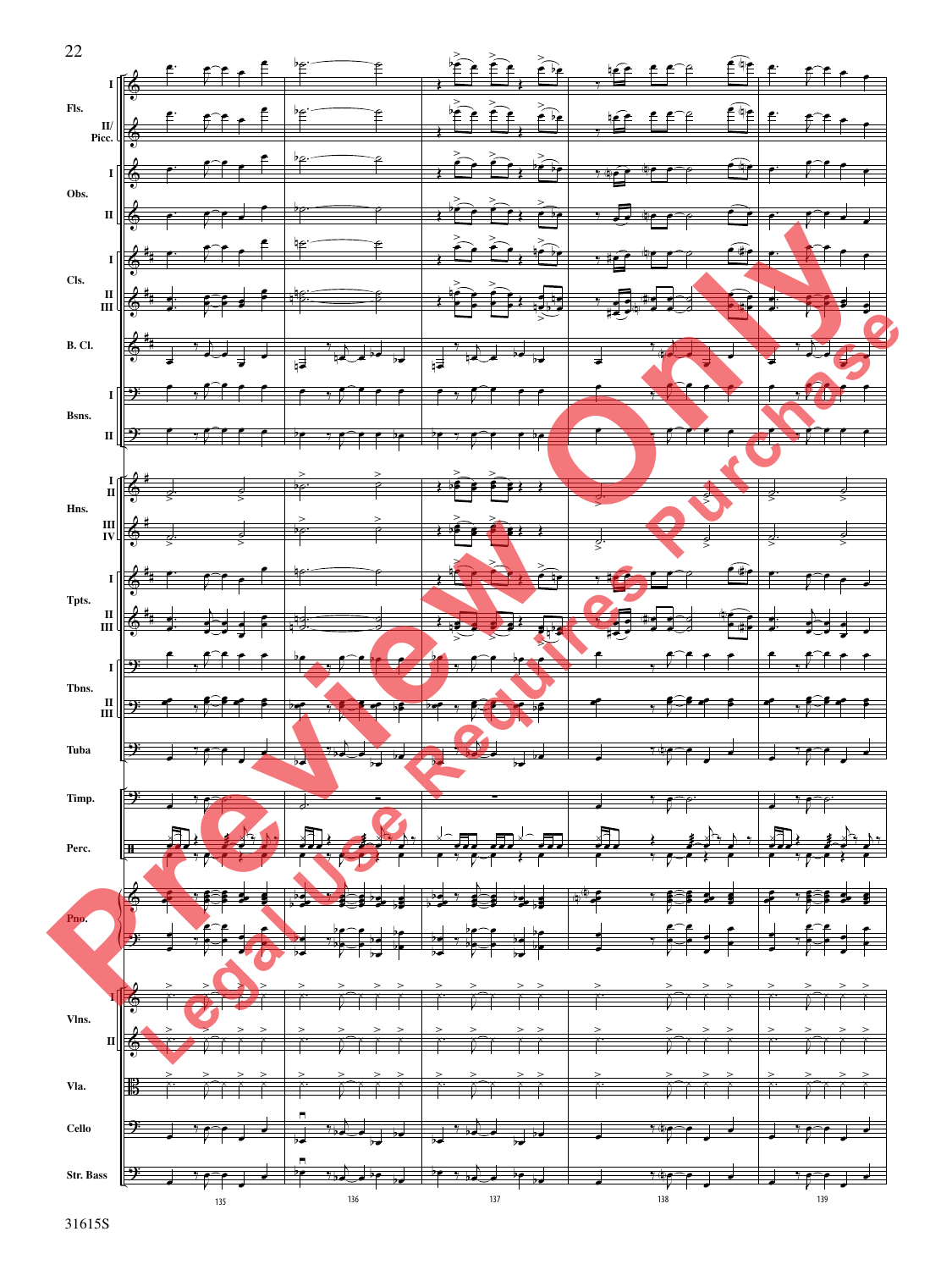![](_page_22_Figure_0.jpeg)